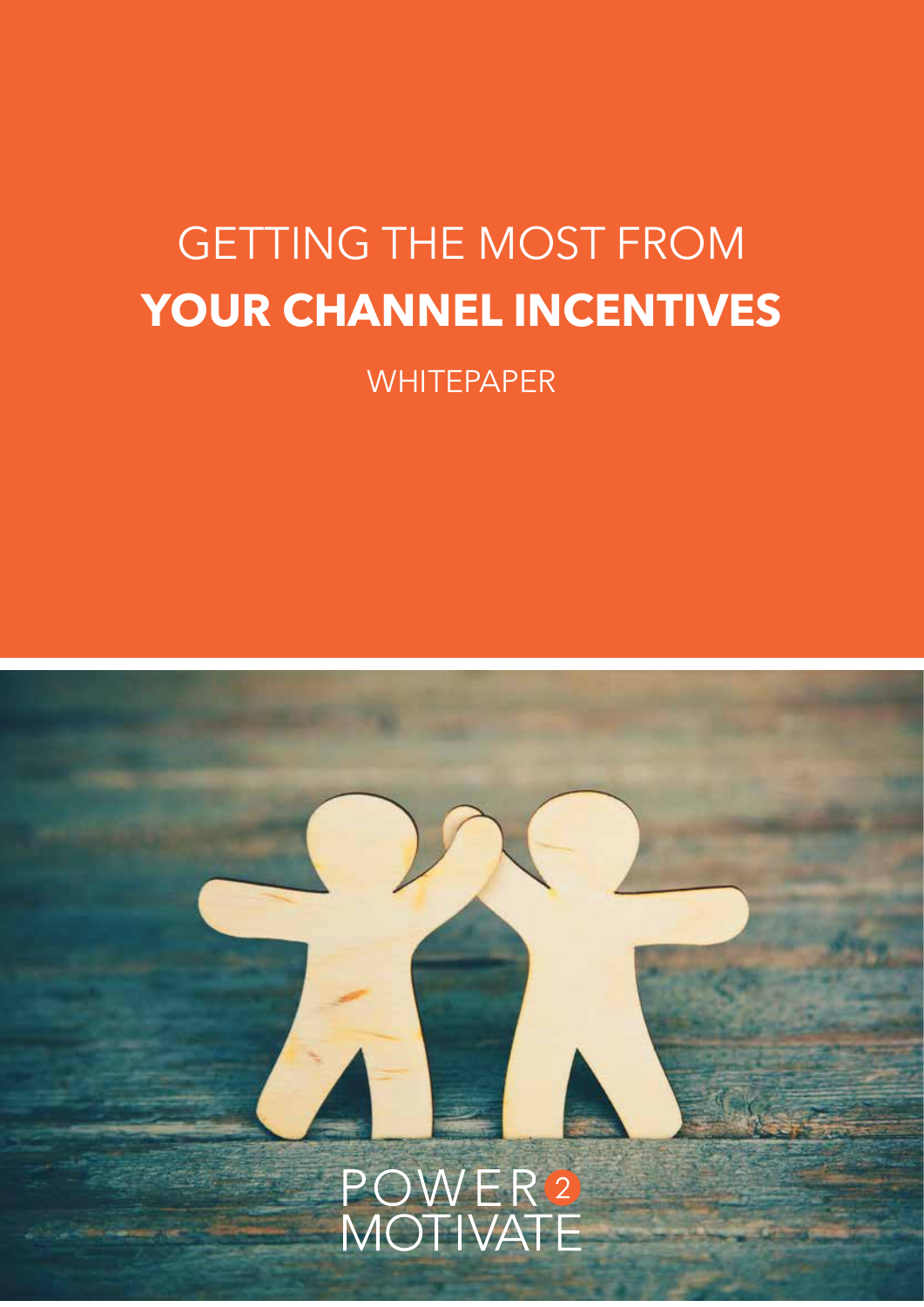

#### "...Sales managers must demonstrate that they understand the channel partner's business..."

Businesses that rely on resellers to move their products understand that motivating this elusive group is an essential, yet challenging, part of their business. Channel, or dealer incentive, programmes differ from other types of incentive programmes in one important respect: your company does not employ the participants. They either own their own businesses, or they work for dealers, distributors or partners that resell your products or services. This makes these programmes more complex to plan, and it may take additional effort to engage and motivate those participants.

 Programme structure is particularly important with channel incentives. Sales vice presidents, sales managers, distributor sales managers, and others who oversee distribution channels are non-captive audiences.

The key to motivating them is in building strategic alliances based on vision, communication, training and customer support. An abundance of research suggests that communication and trust are the core elements of a lasting channel relationship.

**"Channel, or dealer incentive, programmes differ from other types of incentive programmes in one important respect: your company does not employ the participants."**

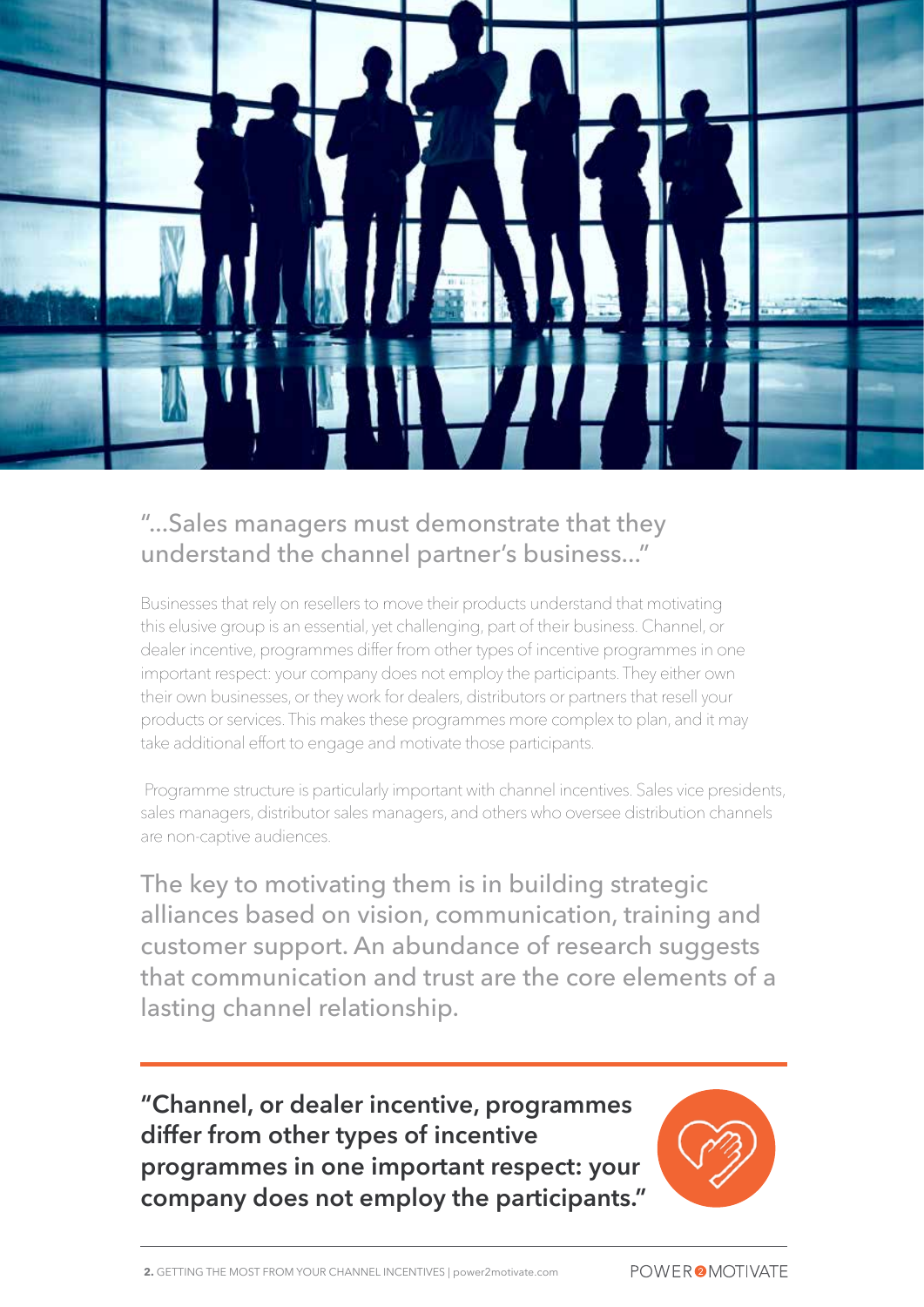

In a study reported in the Harvard Business Review article, "The Power of Trust in Manufacturer-Retailer Relationships," author Nirmalya Kumar states, "When both sides trust each other, they are able to share confidential information, to invest in understanding each other's business, and to customise their information system or dedicate people and resources to serve each other better." Hence, an important way to reinforce that necessary communication and trust when developing a channel incentive programme is through a total support package that will not only help the sales of your product or service, but will also help the channel partner build a better business.

#### **KNOW WHAT MOTIVATES CHANNEL PARTNERS AND INVOLVE THEM**

#### 1. POSSESS A CLEAR VISION.

Recognise that channel partners can be an integral part of the total sales and marketing strategy, and have a strong vision of what your organisation can do to help channel partners succeed – not just with your not just with your product or service, but with the entire category.

#### 2. MAKE YOURSELF AN EXPERT IN YOUR CHANNEL PARTNERS' BUSINESS.

Have a complete understanding of what makes distributors or other channel partners successful in your field. Look at how other successful manufacturers in your industry motivate and recognise dealers, and don't forget to ask the dealers what motivates them to excel.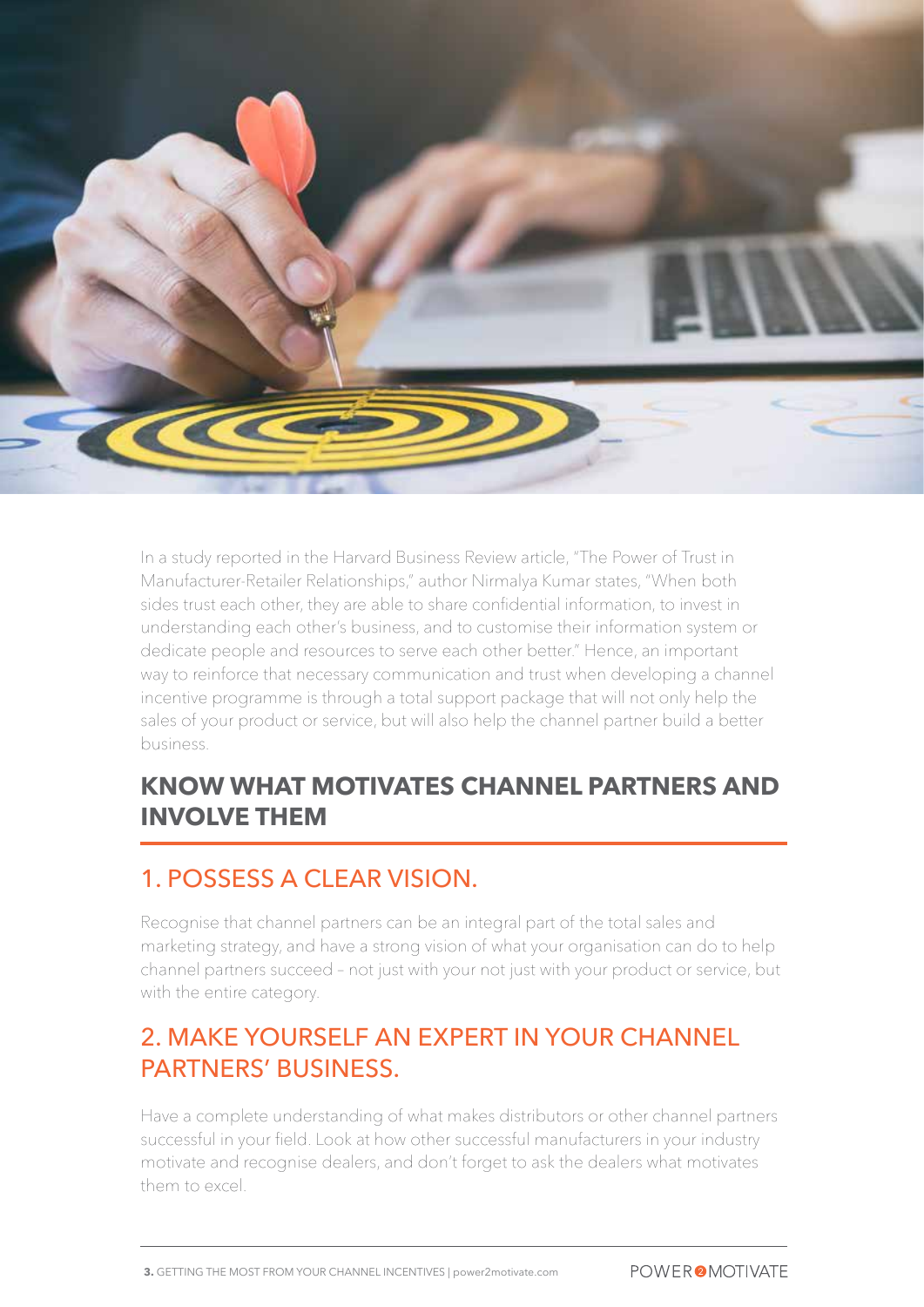

#### 3. MAKE YOURSELF AN EXPERT ON THE MARKET YOU ARE ADDRESSING.

This may seem obvious, but many companies work through distribution channels they do not understand. Don't assume the distributor and other channel partners will do all the groundwork. You should have a complete knowledge of the market, including demographics, buying patterns and culture. You must also determine how important your product and service offering is to a particular channel partner. If your product or service accounts for only a small portion of a channel partner's potential sales, chances are you won't get much attention.

#### 4. INVOLVE CHANNEL PARTNERS IN YOUR PLANNING.

After identifying target markets and key players, you must work closely with your channel partners to estimate the potential value of those markets, forecast sales, and establish a priority plan. The plan should spell out who will do what, and when, in order to penetrate key markets.

Good questions to ask include: What roles are to be played by the supplier and the dealers and other channel partners? What will the dealer need in terms of promotion, sales support, training and joint sales calls?

**" You must also determine how important your product and service offering is to a particular channel partner."**

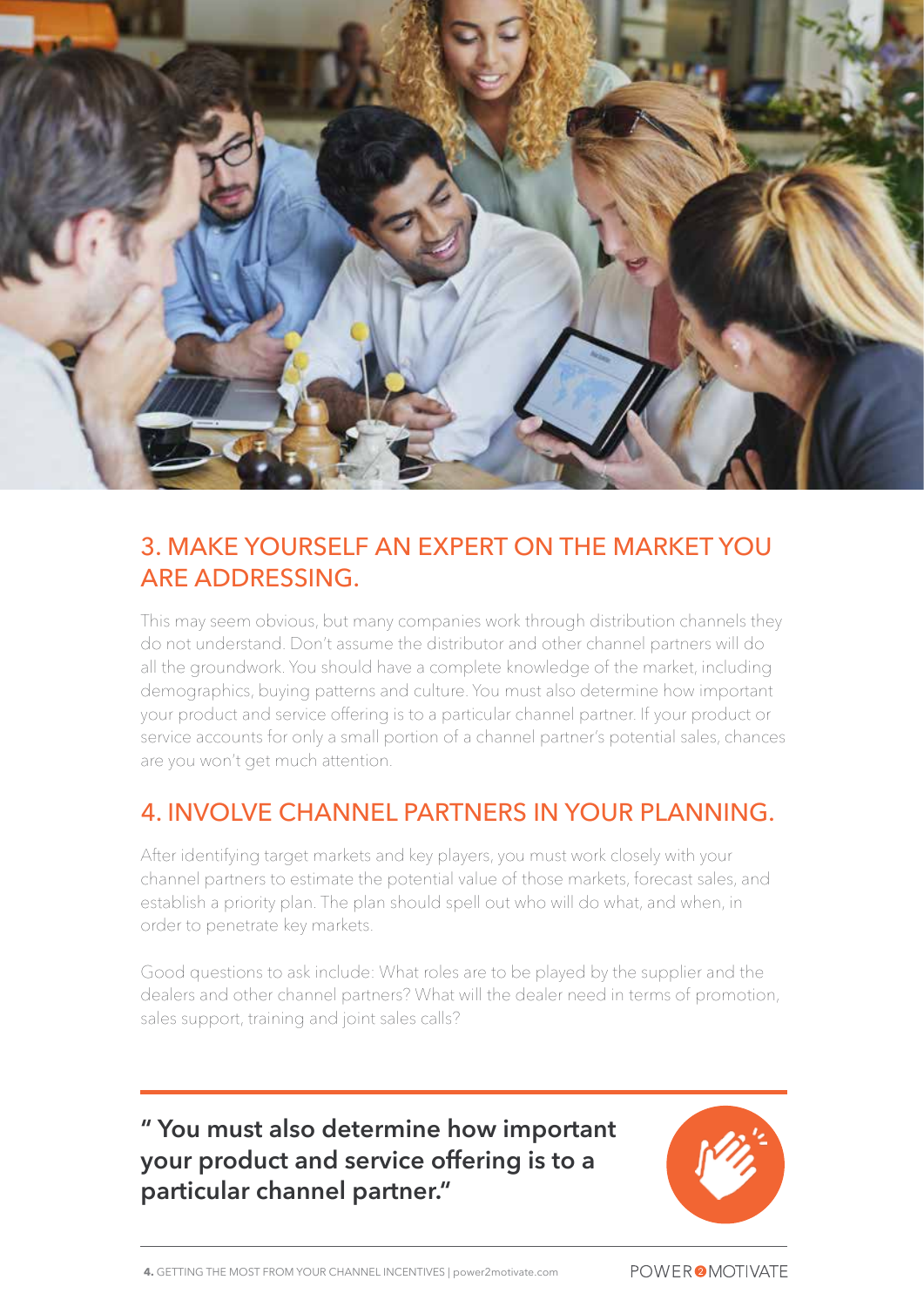

# 5. ENGAGE IN JOINT PROFIT-PLANNING.

This is an important step that many sales managers often overlook. Joint profit planning with channel partners primarily concerns inventory planning, inventory control, and communication. It includes working with your channel partners to cut sales costs and improve margins. Ask yourself: What can I do to help the channel partner reduce the cost of sales? Work with partners to determine appropriate inventory levels to ensure optimum turnover. Introduce better communications systems, especially the cloud and mobile technologies, to enable your partners to keep up-to-date.

Explore co-op opportunities in such areas as media advertising (including Social Media),local promotions, rebate and BOGO programmes, incentive programmes, trade shows, and webinars.

# 6. BUILD A STRONG "PUSH" PROGRAMME.

Many sales experts believe it's a mistake to rely on incentive programmes that focus dealer salespeople on selling one product over another. Incentives should not only reward better sales of your company's products or services, but also better overall salesmanship, something every channel partner is eager to promote. Design programmes to reward sales people for both selling your product and selling better.

"All suppliers want their channel partners to stock or sell the most current products or to participate in co-op marketing programmes. But what's in it for the dealer? "

#### **" Joint profit planning with channel partners primarily concerns inventory planning, inventory control, and communication."**

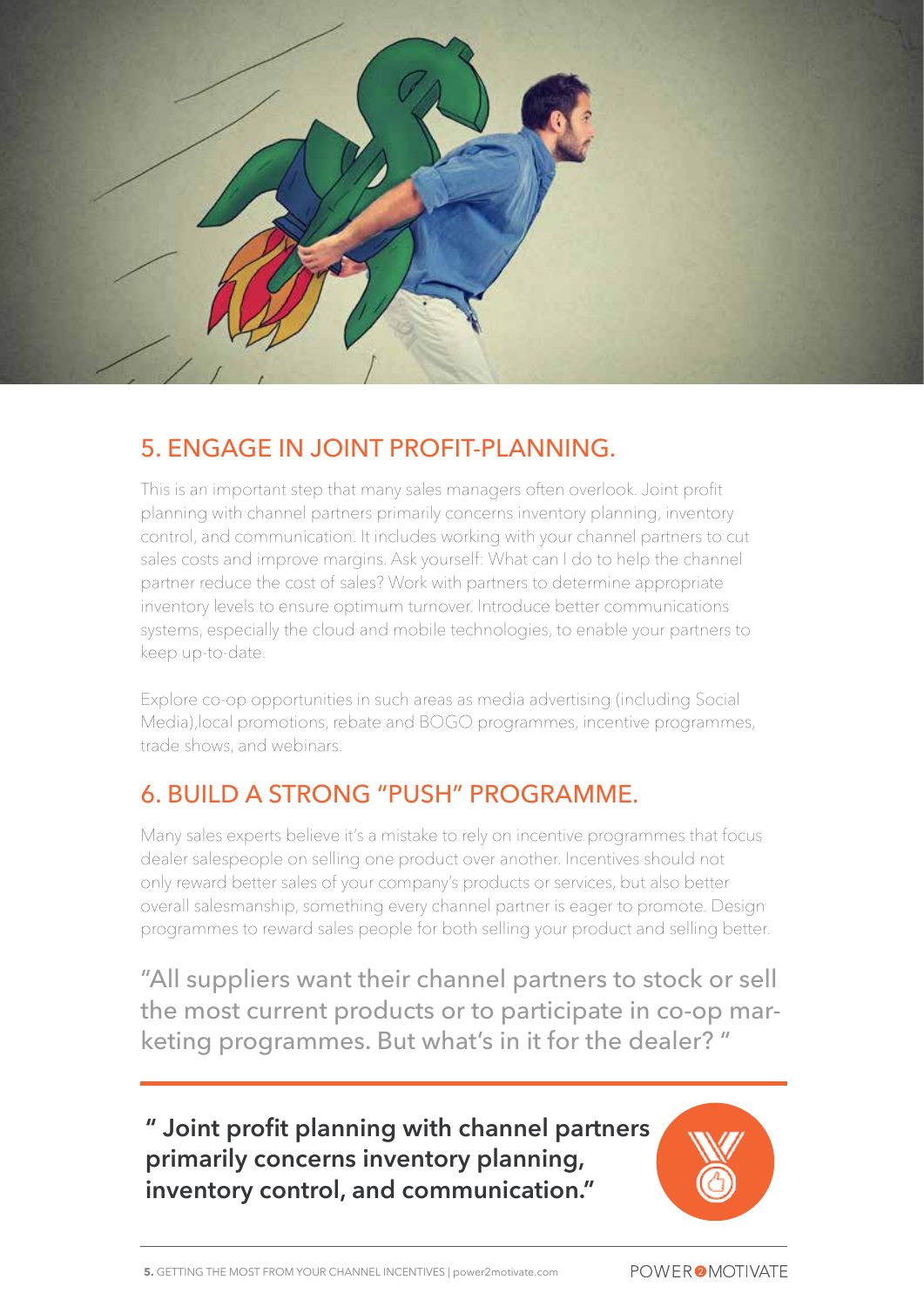

# 7. PROVIDE MARKET-ORIENTED TRAINING.

Ongoing supplier-sponsored training programmes are critical to the success of partnering. Be sure to develop well constructed training programmes that go beyond basic product training. These programmes should help distributors identify key decision makers, outline the sales cycle and underscore supplier resources available to service the customer.

#### 8. STAY ACTIVE IN YOUR DEALERS' TERRITORIES.

Make joint sales calls with dealers and other channel partners. Enlist mystery shoppers, if appropriate, to see how your product is presented. This will help you learn about your partners' sales priorities and give you knowledge of their customer accounts. It also will clarify why customers buy from certain channels. This information will provide a strong basis for sales training sessions.

# 9. TAKE ADVANTAGE OF TECHNOLOGY.

New technologies are making it easier than ever to track channel partners and endusers and communicate with your channel partners. Sales automation and the Web provide an invaluable opportunity for your company to improve sales productivity and communications with all your channel partners.

**"Take advantage of technology. New technologies are making it easier than ever to track channel partners and end users and communicate with your channel partners."**

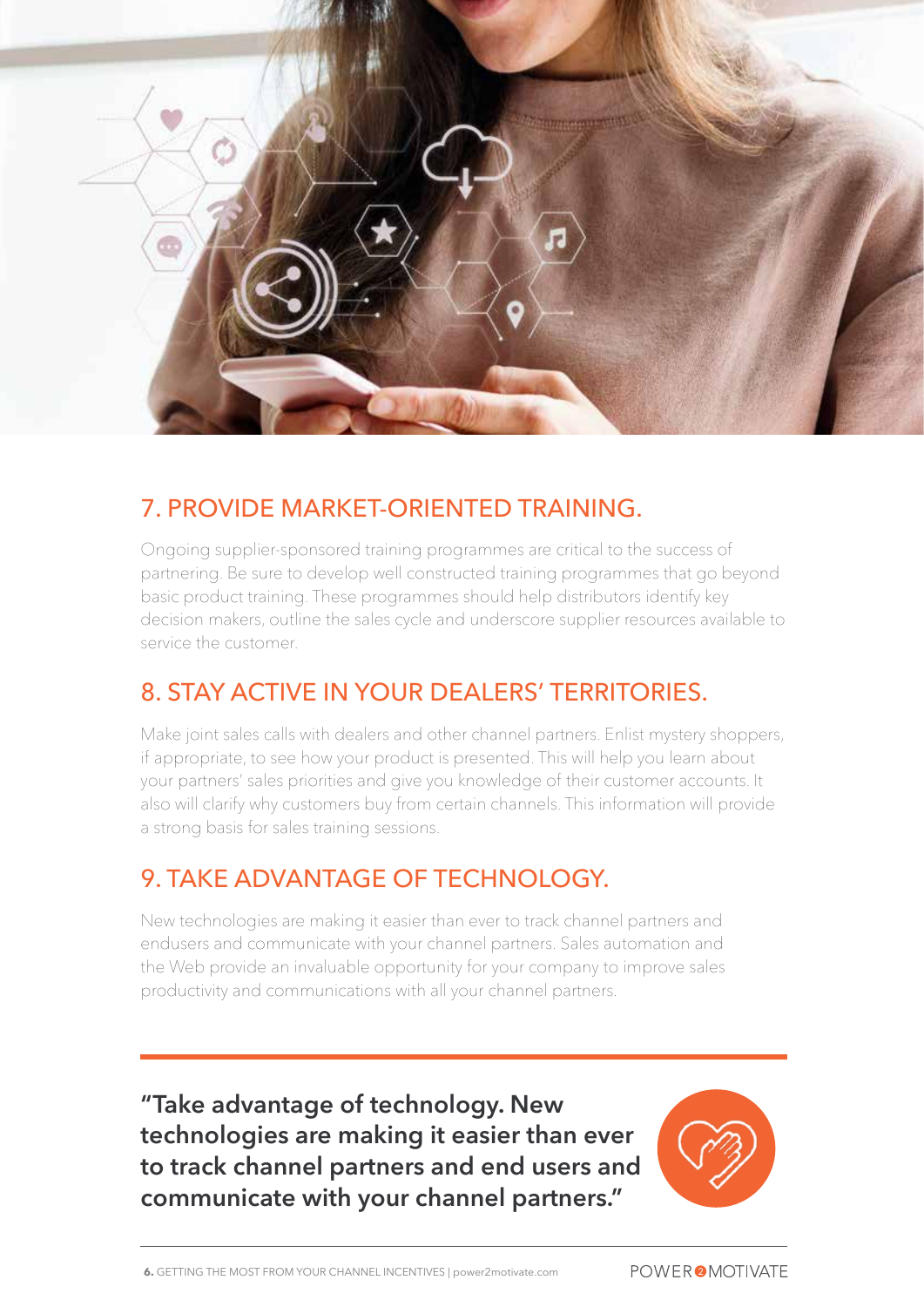

#### **WHICH TYPE OF PROGRAMME WORKS BEST?**

All suppliers want their channel partners to stock or sell the most current products or to participate in co-op marketing programmes. But what's in it for the dealer? Based on your discussions with key channel partners, you should have a better understanding of other ways to help them achieve their own specific objectives.

In particular, be sure your programme does not artificially distort sales – and undermine trust – by getting channel partners to make big purchases or sales efforts during a programme and then do little before or after the qualifying period. Here are some basic incentive programme options you can discuss with channel partners; In some cases these can be mixed and matched:

#### 1. OPEN-ENDED STRATEGY.

Motivate channel partners to stock or sell more by setting goals above the past year's sales quota. These programmes are easy to budget because you base the award on incremental sales over a comparable period. Combine the incentive programme with basic training and communication designed to make participants more effective. For new dealers, base the quota on a reasonable estimate of what they should be able to accomplish in a start-up year.

#### 2. CLOSED-END APPROACH.

Distribute awards to the top performers in each volume category or region. This is easy to budget, but tends to reward top performers who are destined to excel anyway, possibly missing an important opportunity to have an effect on the next tier.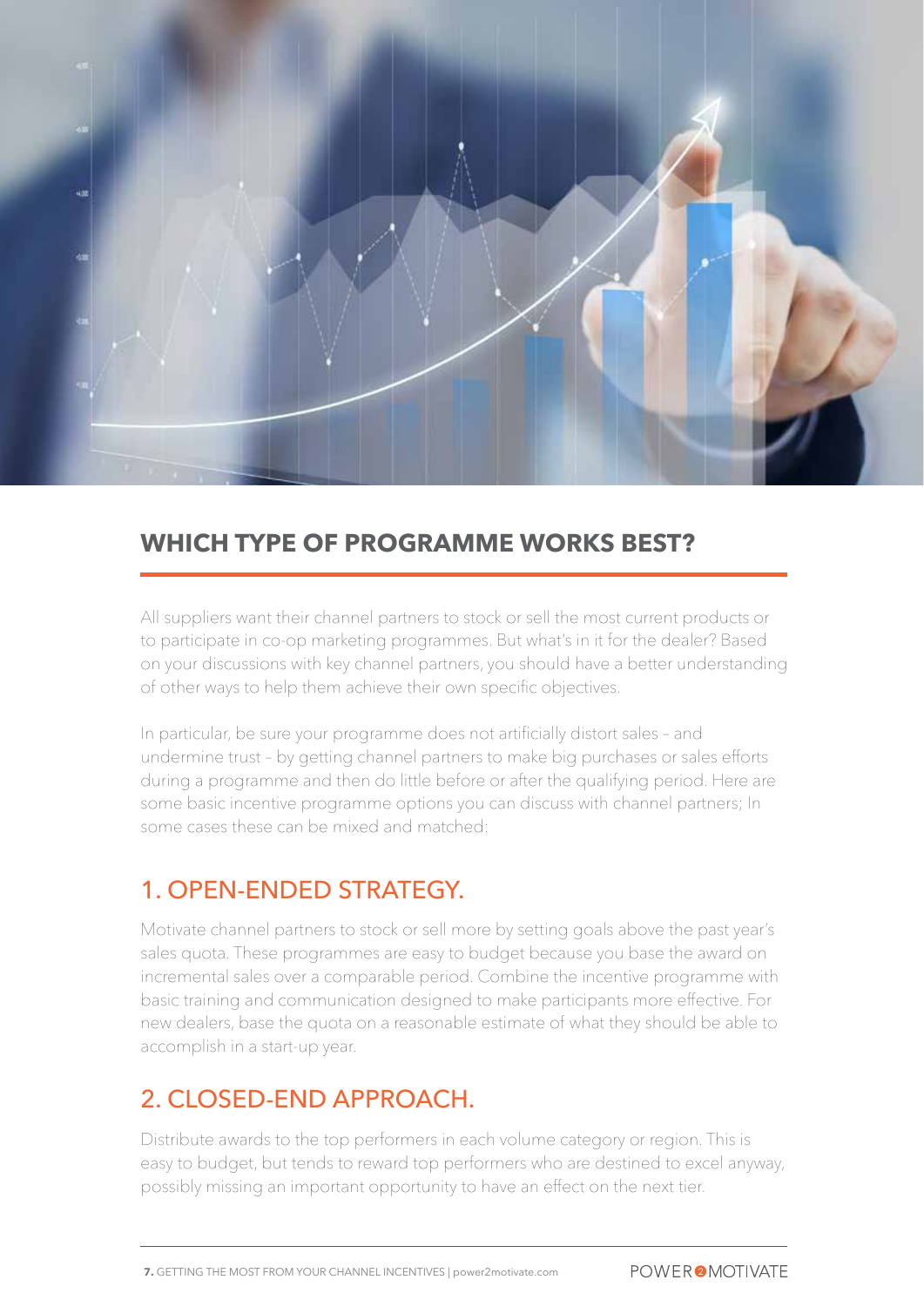

# 3. NEW PRODUCT INTRODUCTION.

Set aside a small amount per unit of your new product budget for an incentive programme designed to get channel partners to increase their commitment to your product. Companies qualify in proportion to their level of commitment. To make this work, you have to provide them with an exciting programme that will convince them the product will sell through.

#### 4. PLATEAU PROGRAMMES.

These programmes reward dealers or distributors in a significant way for making incremental purchases at, say, 5%, 10% or 15% above their quota or last year's performance. The idea is to push people to try harder than they would in a programme geared just to an overall increase in sales. This can be a successful approach to reach the critical "middle sixty."

# 5. COOPERATIVE MARKETING PROGRAMMES.

You provide extra rewards for channel partners for participating in your co-op marketing programmes. For instance, they might get bonus points for utilising co-op dollars, putting up displays, or participating in a training programme for salespeople.

# 6. PRODUCT-SPECIFIC PROGRAMMES.

Companies offer bonus points for distributors that sell or buy more of a specific product. You might jeopardise the sale of other products with this approach, so consider secondary measures such as including a requirement to hit an overall sales target.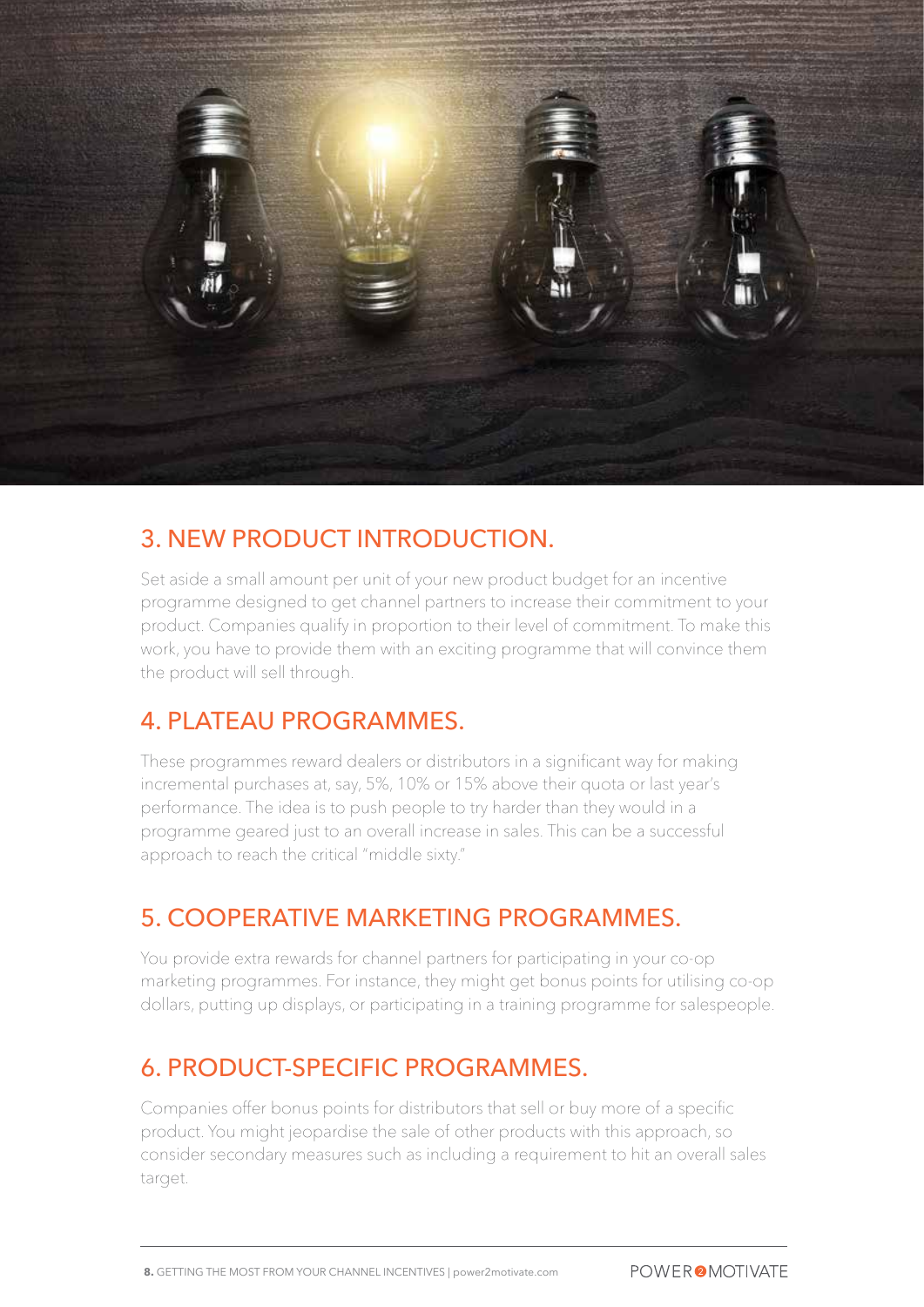

#### 7. DATABASE PROGRAMME.

Offer dealers and distributors a reward for providing customer names for co-op direct marketing or telephone sales solicitation on behalf of your company's product. This is a good way to collect valuable names and ultimately should benefit your channel partners, as well.

# 8. TRAINING FOR DEALER SALESPEOPLE.

Offer credits for special training for sales people that addresses your channel partners' needs, not just your own. This helps your middlemen by improving the caliber of salespeople and helps you communicate with those who sell your product.

# **COMMUNICATE, COMMUNICATE, COMMUNICATE!**

Capturing the attention of your audience is a challenge because dealers and other channel partners often receive similar offers from many suppliers. Stand out by making sure your programme is easy to understand and filled with benefits for your target audience.

Throughout the programme, provide participants with useful information to help them succeed. Launch your effort with an enrollment kit that asks for basic business address information along with tax identification numbers, where applicable.

**"Capturing the attention of your audience is a challenge because dealers and other channel partners often receive similar offers from many suppliers."**

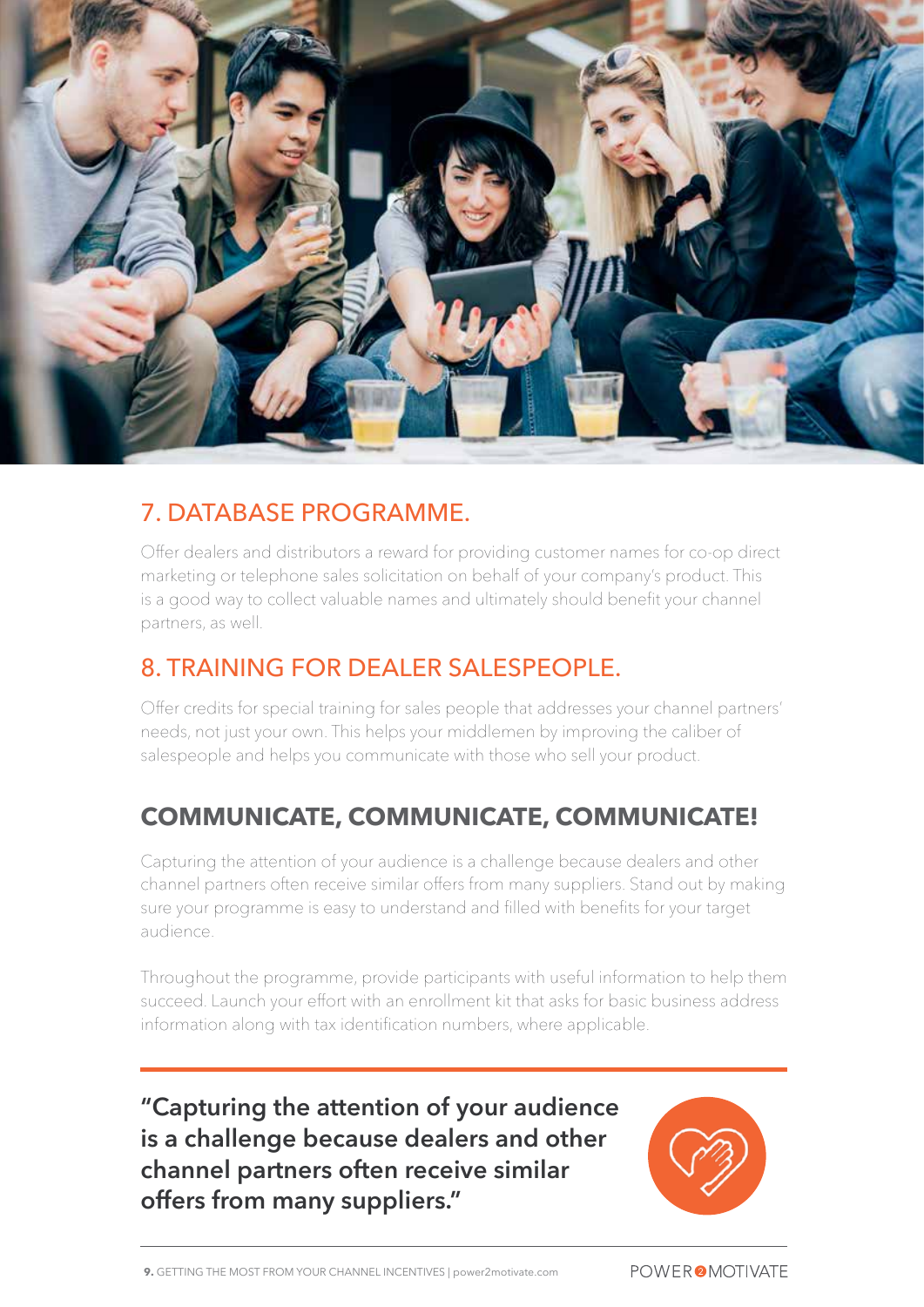

The kit should prominently specify the programme duration. Since your programme should support your marketing objectives, link it as much as possible to the overall marketing push. Develop a theme for the incentive programme and try to relate that to your marketing themes. In addition to your launch kit, have your own salespeople mention the programme in their presentations to channel partners. Hold regional kickoff meetings with dealers and distributors, and send regular updates to all participants, providing them with their results to date plus useful information to help them improve performance.

How often you communicate with your channel partners depends on the programme's duration. Part of your communication effort should aim to arm salespeople with the knowledge they need to help you and to help themselves.

Many dealers and distributors do not want suppliers to have direct contact with their salespeople, so it's important to offer training that benefits the principals by helping to improve the overall knowledge of their salespeople. You also want ongoing communication with your programme participants during the incentive programme. Check your results month-by-month and, depending on the results, make adjustments or send additional information and tips to participants.

Remember, you cannot change the rules or qualification levels midstream without annoying your participants and perhaps even violating the law.

**"It's important to offer training that benefits the principals by helping to improve the overall knowledge of their salespeople."**

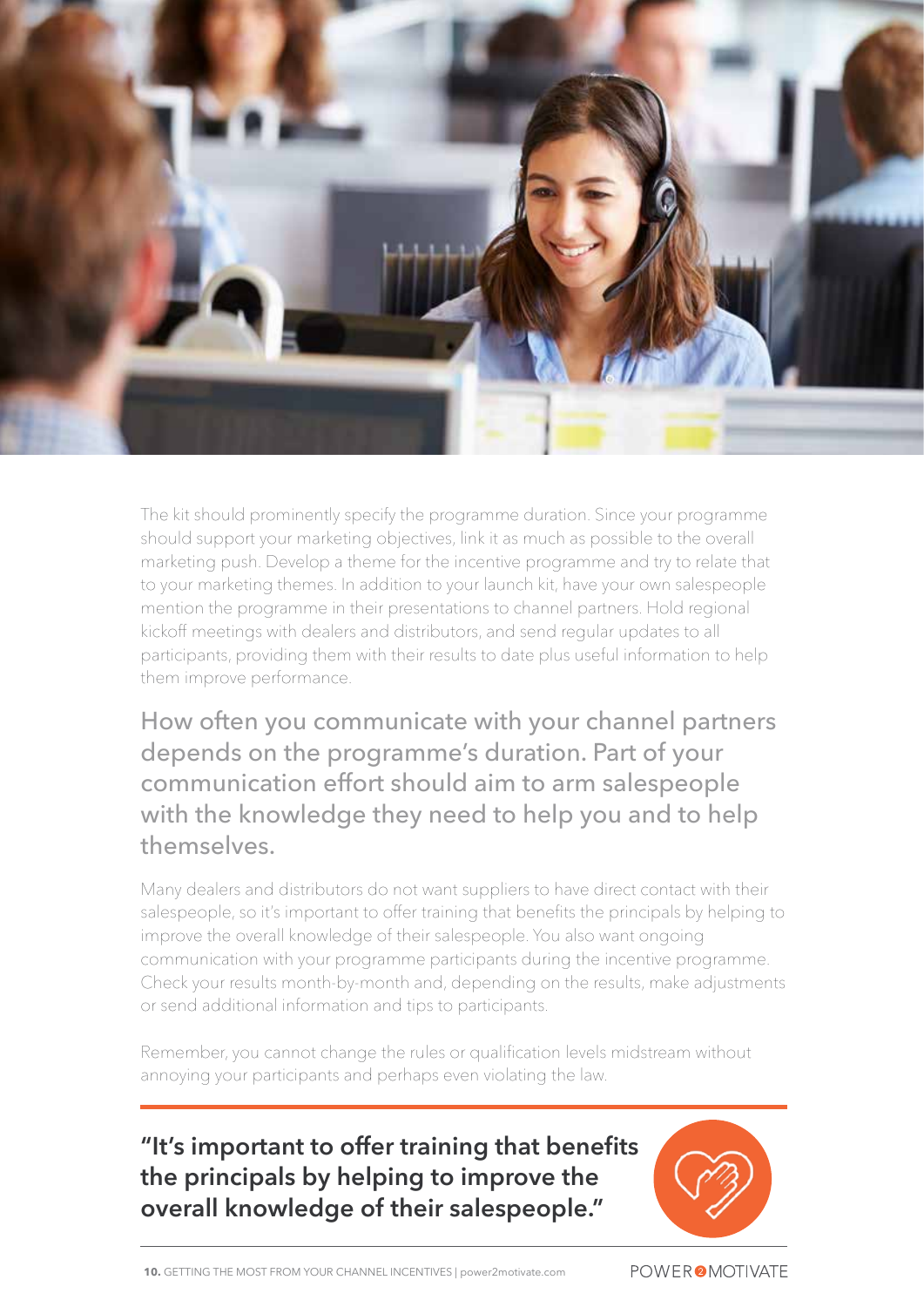

#### **DON'T NEGLECT PRESENTATION AND FOLLOW-UP.**

Don't forgo the award presentation just because it's difficult to gather channel participants in one place. Look for ways to enhance the value of the incentive award through communication to the media and to the trade, as well as through peer recognition.

In addition, no matter which award options you have selected, pay close attention to how you present the awards. Much of the awards impact is derived from the degree of the giver's sincerity. Consider making the award in public, perhaps at a customer council, trade show, national sales meeting or another event where people can bask in the recognition and know that you appreciate their accomplishments.

After the programme, follow up with your channel partners to determine what worked best and what needs to be revised, and to brainstorm ideas for adding more excitement (and avoiding programme addiction) to the next programme.

Look carefully at the results, tracking precisely what happened to sales and other areas that you measured. Isolate the factors that could have affected your programme.

 For the next programme, consider changing your measures, but continue tracking the old measures as well. They serve as great benchmarks, and you might want to re-prioritise the measures in a subsequent programme. While the post-programme evaluation is a great way to learn what dealers have to say, remember that every stage of your programme affords you the opportunity to garner invaluable feedback from your channel partners.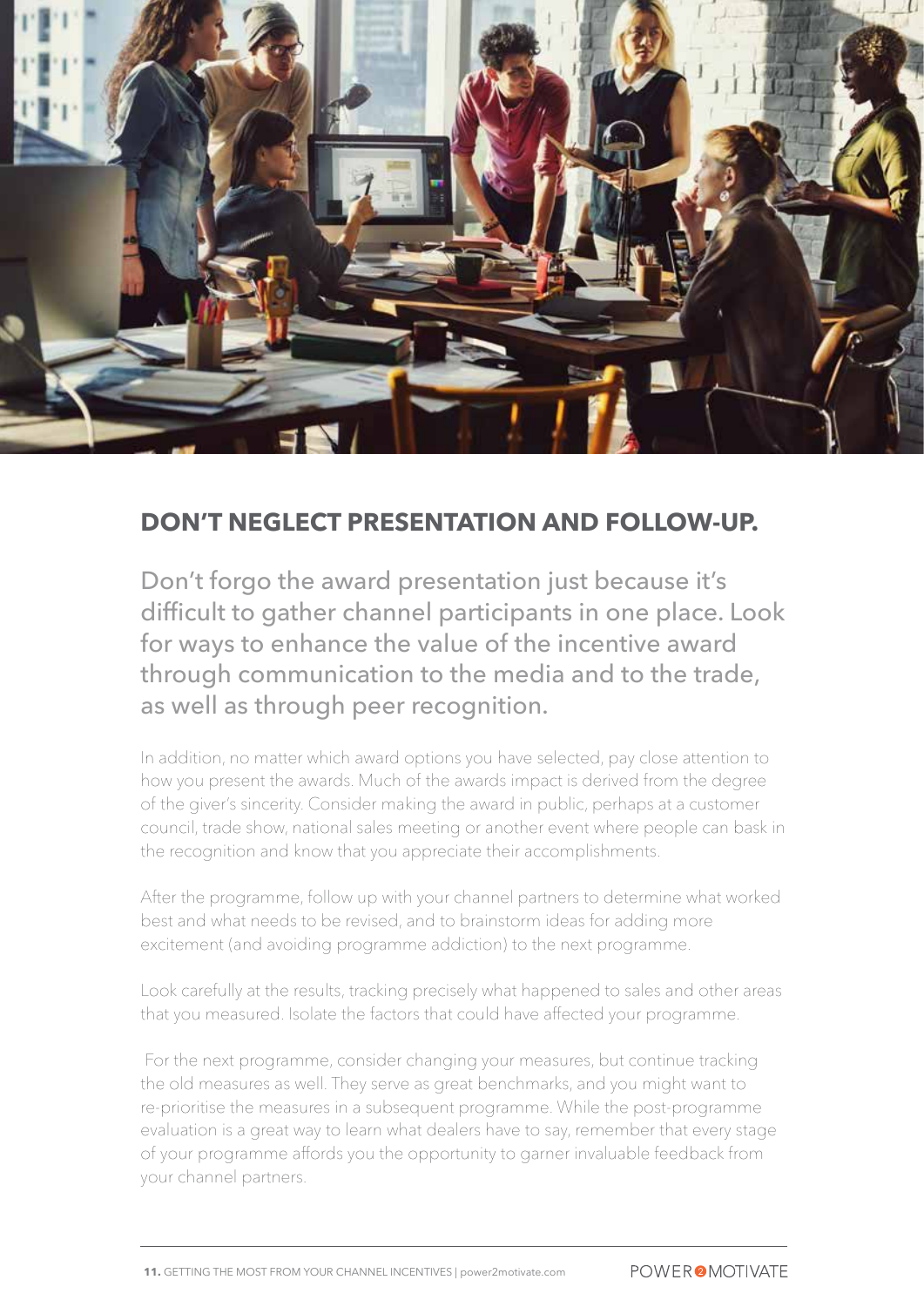

This communication is essential to helping you better understand the needs of your dealer network in order to build a long-term strategic alliance based on vision, communication, training and customer support.

#### **GET TO KNOW YOUR CUSTOMERS**

- Don't rely on single question loyalty surveys. Seek more feedback and set down
- several ways to collect feedback and measure engagement.
- Mine your data.
- Measure, adjust and remeasure.
- Encourage employees to encourage loyalty.
- Keep rewards relevant and personable, and pick the right vendor.